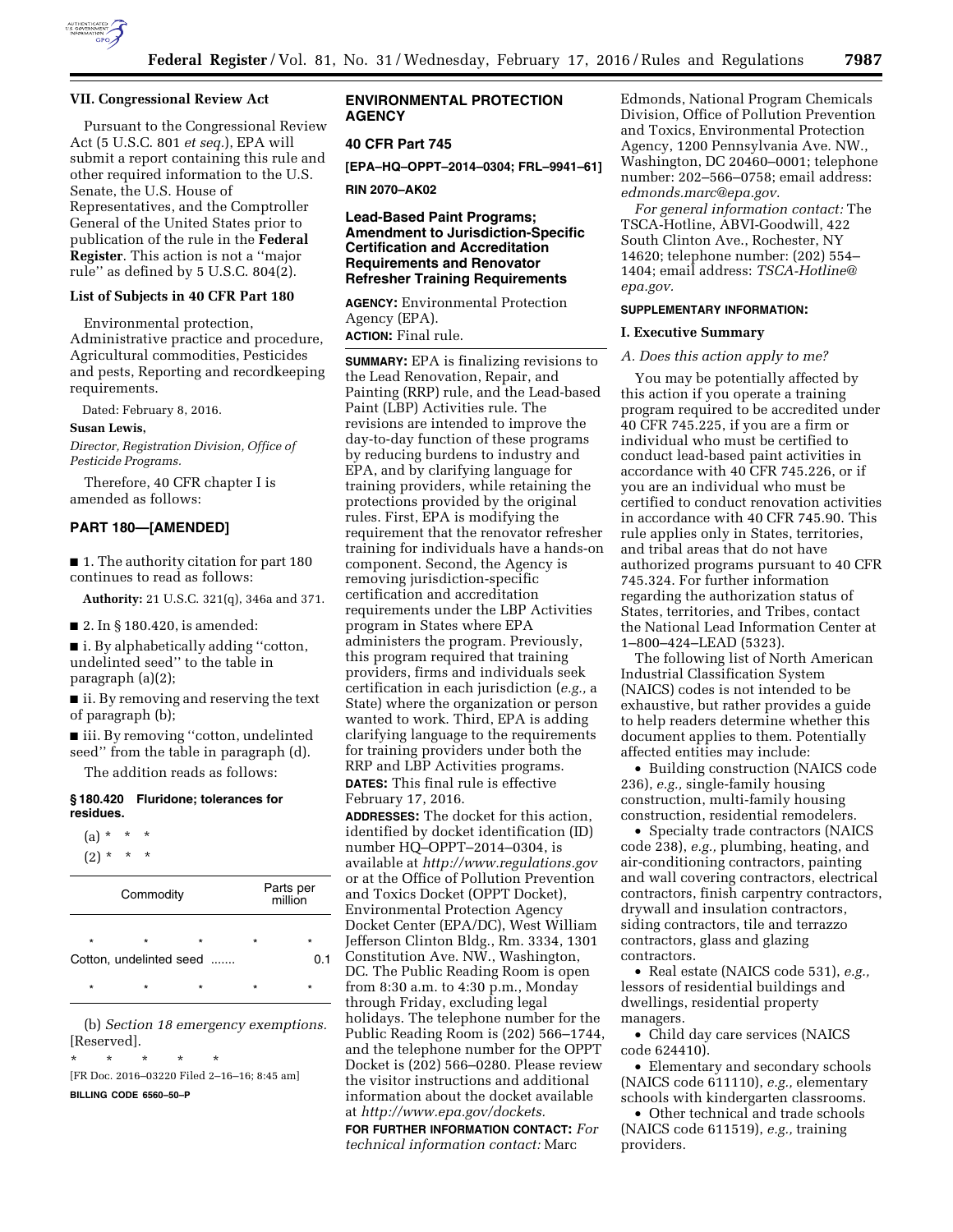• Engineering services (NAICS code 541330) and building inspection services (NAICS code 541350), *e.g.,* dust sampling technicians.

• Lead abatement professionals (NAICS code 562910), *e.g.,* firms and supervisors engaged in lead-based paint activities.

## *B. What is the agency's authority for taking this action?*

This final rule is being issued under the authority of Sections 402(a) and 402(c)(3) of the Toxic Substances Control Act (TSCA), 15 U.S.C. 2682(a) and 2682(c)(3).

## *C. What action is the agency taking?*

EPA is making minor revisions to the RRP rule that published in the **Federal Register** on April 22, 2008 (Ref. 1) and the Lead-based Paint Activities rule that published in the **Federal Register** on August 29, 1996 (Ref. 2). EPA is modifying the requirement that the renovator refresher training for individuals have a hands-on component. The Agency is also removing jurisdictions under the LBP Activities program in States where EPA administers the program. Previously, this program required that training providers, firms and individuals seek certification in each jurisdiction (*e.g.,* a State) where the organization or person wanted to work. In addition, EPA is adding clarifying language to the requirements for training providers under both the RRP and LBP Activities programs.

### *D. Why is the agency taking this action?*

The proposed revisions are intended to improve the day-to-day function of these programs by reducing burdens to industry and the EPA and by clarifying language for training providers, while retaining the benefits of the original rules.

## *E. What are the estimated incremental impacts of this action?*

EPA has prepared an economic analysis (EA) of the potential incremental impacts associated with this rulemaking (Ref. 3). This analysis, which is available in the docket, is discussed in more detail in Unit III. The following is a brief outline of the estimated incremental impacts of this rulemaking.

■ *Overall costs.* This rule is estimated to result in cost savings of \$1.8 million to \$3.4 million per year.

■ *Paperwork burdens.* The rule affects information collection activities by training providers that wish to offer elearning refresher training and is estimated to have an incremental total

estimated annual burden of 2,656 hours. Burden is defined at 5 CFR 1320.3(b).

■ *Small entity impacts.* This rule does not have a significant impact on a substantial number of small entities.

D *Effects on State, local, and Tribal governments.* This rule does not have an intergovernmental mandate, any significant or unique effects on small governments, or Federalism or Tribal implications.

### **II. Discussion of Comments on the Proposal and the Final Rule**

This unit discusses the final rule, including what was proposed and the public comments received on the proposed rule. A separate document that summarizes the comments received that were relevant to the proposal and EPA's responses has been prepared and is available in the docket for this rulemaking (Ref. 4).

### *A. Hands-On Training*

To become certified as a renovator, a person must successfully complete a renovator course accredited by EPA or by a State, territorial, or tribal program authorized by EPA. To gain initial certification, individual renovators must complete an 8-hour training course. People who had taken an EPA, Department of Housing and Urban Development (HUD), or EPA/HUD model renovation training course could take the 4-hour refresher renovator training in lieu of the 8-hour initial course. Trainings are taught either in a classroom or via electronic learning (elearning). E-learning is a web-based training that is not lead by an instructor where the student can take the training at his or her own pace. Requirements specific to e-learning are found at 40 CFR 745.225. To maintain certification, renovators must complete a renovator refresher course before their certification expires. If the renovator does not complete the course within the required timeframe, the individual must retake the initial 8-hour course to become certified again.

The 8-hour initial training includes hands-on training in testing for lead in paint, methods for minimizing the creation of dust and lead-based paint hazards, interior and exterior containment and cleanup methods, and cleaning verification. Activities covered include the use of EPA-recognized test kits, setting up barriers, covering furniture, ducts, and carpeted floors with plastic, mopping floors, bagging waste, and determining that the work area has been adequately cleaned. Each student performs these activities in front of an instructor who determines if the student is proficient in each one.

Students must be deemed proficient in order to pass the class and become a certified renovator. The current version of the renovator refresher course includes hands-on training in testing paint for lead and cleaning verification.

On January 15, 2015, EPA proposed to eliminate the hands-on requirement in the renovator refresher course. Over 140 comments on its proposal were received. Comments both supported and opposed the proposed change. After carefully weighing the issues at stake and considering the concerns raised by commenters, the Agency is promulgating a modified version of the proposal. Specifically, EPA will allow renovators to take a refresher course without hands-on training once every other certification. Once a renovator takes the refresher course without the hands-on training, their next refresher training must include hands-on training. The certification from the refresher course without hands-on training will last for 3 years. Taking the course without hands-on training is optional but once a renovator takes the course, their next refresher course must include hands-on training and be taken within 3 years of their previous certification. The certification from taking a course with hands-on training will last for 5 years.

Many commenters stated that allowing the refresher course to be taught entirely via e-learning would result in more trained contractors. One commenter stated the e-learning course would allow for wider adoption of the rule resulting in higher compliance. Another commenter stated that this will benefit homeowners by having more trained renovators in the field. One commenter who is in favor of e-learning training stated that when he took his initial renovator training, he spent 2 days traveling to and from the training and another day taking the class. Elearning training would have saved this person travel costs and time away from work. EPA agrees that a refresher training taught entirely online via elearning would result in more renovators taking the training. Without the hands-on requirement, renovators seeking recertification would be able to take the course entirely via e-learning without having to travel to a training location to perform the hands-on activities. This change will make it easier for renovators to take the refresher training, especially renovators who live far from a training facility. Renovators will save time and travel costs by taking the course from a single location, possibly their own home. Although the e-learning training will only be allowed for every other refresher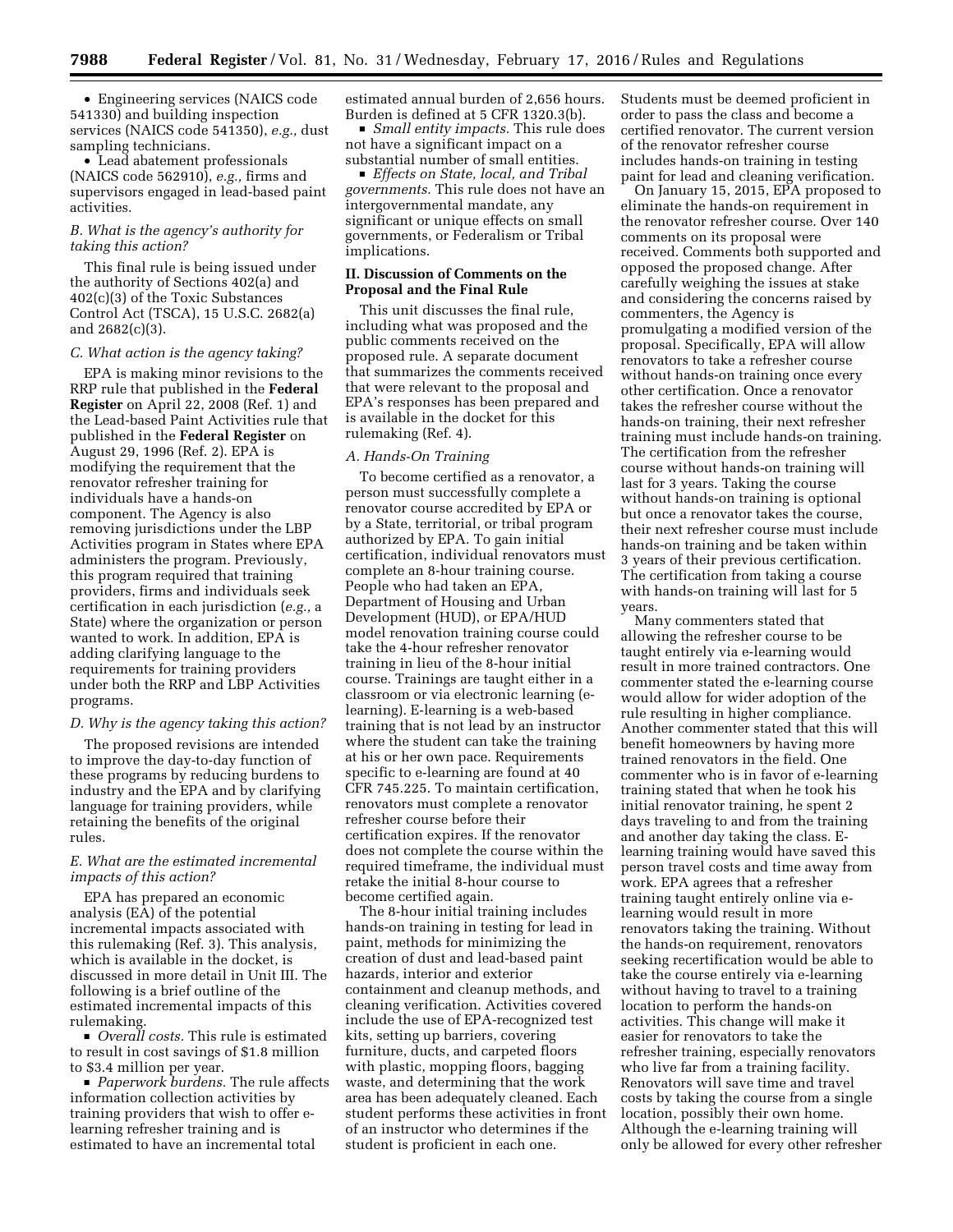training, EPA believes that the associated burden and cost savings will lead to more renovators taking the refresher training and becoming recertified. Having more renovators take the refresher training will lead to a higher number of certified renovators, resulting in a workforce better able to perform renovations in a lead-safe manner.

Many commenters believe that an inclass course provides better training than an e-learning course. One commenter stated that students learn more when they can interact with other students and share information. Many commenters stated that students learn better by performing hands-on activities. One commenter stated that it is important for students to practice what they learn and get immediate feedback from instructors. Another commenter stated that people who work with their hands, such as renovators, learn better from doing rather than watching. While EPA believes that renovators can sufficiently learn the RRP requirements via e-learning training, the Agency understands the commenters' concerns about students missing out on potential benefits of hands-on training and interaction with trainers and students when they take an e-learning course. These concerns are another reason EPA shortened the certification period for the renovator course that does not include hands-on training to 3 years and required in-class training every other certification. This way, renovators who may learn more in a classroom setting will not be able to take the e-learning course perpetually without ever having classroom refresher training. Further, they will have to take the in-class training sooner, after only 3 years from when they completed the e-learning course.

Many commenters were concerned that training providers would have difficulty verifying the identity of the person taking the course. One commenter stated that it would be difficult, if not impossible, to verify that the person taking the training is, in fact, the individual who receives certification. Another commenter pointed out that a classroom-based course reduces the potential for misrepresentation and fraud that can take place in an online learning situation. As one training provider explained, there are measures that it takes to verify student identity in an elearning course but admitted that there is no guarantee that the person taking the course is who they claim to be. Several commenters suggested possible solutions, such as tracking IP addresses or taking a picture of the student

without notice to verify their identity. These commenters' suggestions, as well as others, do not appear to be practical methods to verify student identity. EPA has already employed more practical methods of verifying student participation when accrediting a training program to offer these refresher training courses for renovation: Each student is assigned a unique identifier to launch and re-launch the course, each student completes periodic knowledge checks equivalent to the number and content of those in EPA's model course, and each student is tested with at least 20 questions and scores at least 80% for successful completion. EPA recognizes the possibility that someone could have another person take the course for him or her; however, there are potential penalties for those who do this. Pursuant to 18 U.S.C. 1001, it is a criminal violation to knowingly and willfully make a false or fraudulent statement in any matter within EPA's jurisdiction. Furthermore, if a renovator is tempted to have someone else take the course for them, they will know that they will have to take the course in person for their next certification, ensuring that their identity can be verified, because the e-learning course can only be taken once every other certification.

EPA understands that there may be disadvantages to e-learning training. However, the Agency expects that the associated burden and cost savings of the rule will lead to more renovators taking the refresher training and becoming recertified than would have done so otherwise. The Agency believes the benefits of having more renovators take the refresher training, leading to a higher number of certified renovators, will outweigh any disadvantages of the final rule.

### *B. Jurisdictions*

On June 9, 1999, 40 CFR part 745, subpart L, was amended to include a fee schedule for training programs seeking EPA accreditation and for individuals and firms seeking EPA certification (Ref. 5). These fees were established as directed by TSCA section 402(a)(3), which requires EPA to recover the cost of administering and enforcing the LBP Activities requirements in States without authorized programs. The fee schedule created a multi-jurisdiction registration fee which applies to individuals, firms and training programs that provide training or perform leadbased paint activities in more than one State administered by the EPA program. This fee is applied per discipline for each additional EPA-administered State in which the applicant seeks

certification/recertification or accreditation/reaccreditation. An EPAadministered jurisdiction is either an individual State without an authorized program or all Tribes without authorized programs in a given EPA Region.

The multi-state jurisdiction fee of \$35 was based on the estimated burdens required for Agency clerical, technical, and managerial staff to perform tasks associated with adding jurisdictions to a certification or accreditation. Tasks include entering the information into a database, approving or disapproving the application and generating and mailing a certificate to the applicant. After years of implementing the LBP Activities Program, the Agency believes that separate certifications for each EPAadministered State jurisdiction are not necessary. In particular, EPA does not believe it is necessary for the Agency to certify or accredit the same applicant multiple times; certification in one EPAadministered State jurisdiction should be sufficient to perform work in any other EPA-administered State. Accordingly, the Agency is eliminating the requirement for separate certifications in each EPA-administered State jurisdiction in the LBP Activities Program. Regulated entities will no longer have to send an application and fees to EPA for the purpose of adding additional EPA-administered State jurisdictions to their certification or accreditation. Now when a regulated entity applies to EPA and receives certification in the LBP Activities Program, they will be able to work in any EPA-administered State.

EPA received many comments on its proposal to remove jurisdictions from the LBP Activities Program. Most comments were in support of eliminating jurisdictions. Commenters who opposed the proposed removal were confused about what EPA was proposing, believing that the Agency was going to change the requirements for States to become authorized to implement the LBP Activities Program. The Agency is not changing the State authorization requirements, nor did it propose to do so. EPA is promulgating the revisions as proposed by eliminating jurisdictions in the LBP Activities Program administered by EPA.

Now that jurisdictions in EPA's LBP Activities Program have been removed, firms, individuals and training providers will receive one certificate that will allow them to work in all EPAadministered States instead of one certificate per State. Certificates issued before this final rule are still valid until their expiration and regulated entities will not need their certificates replaced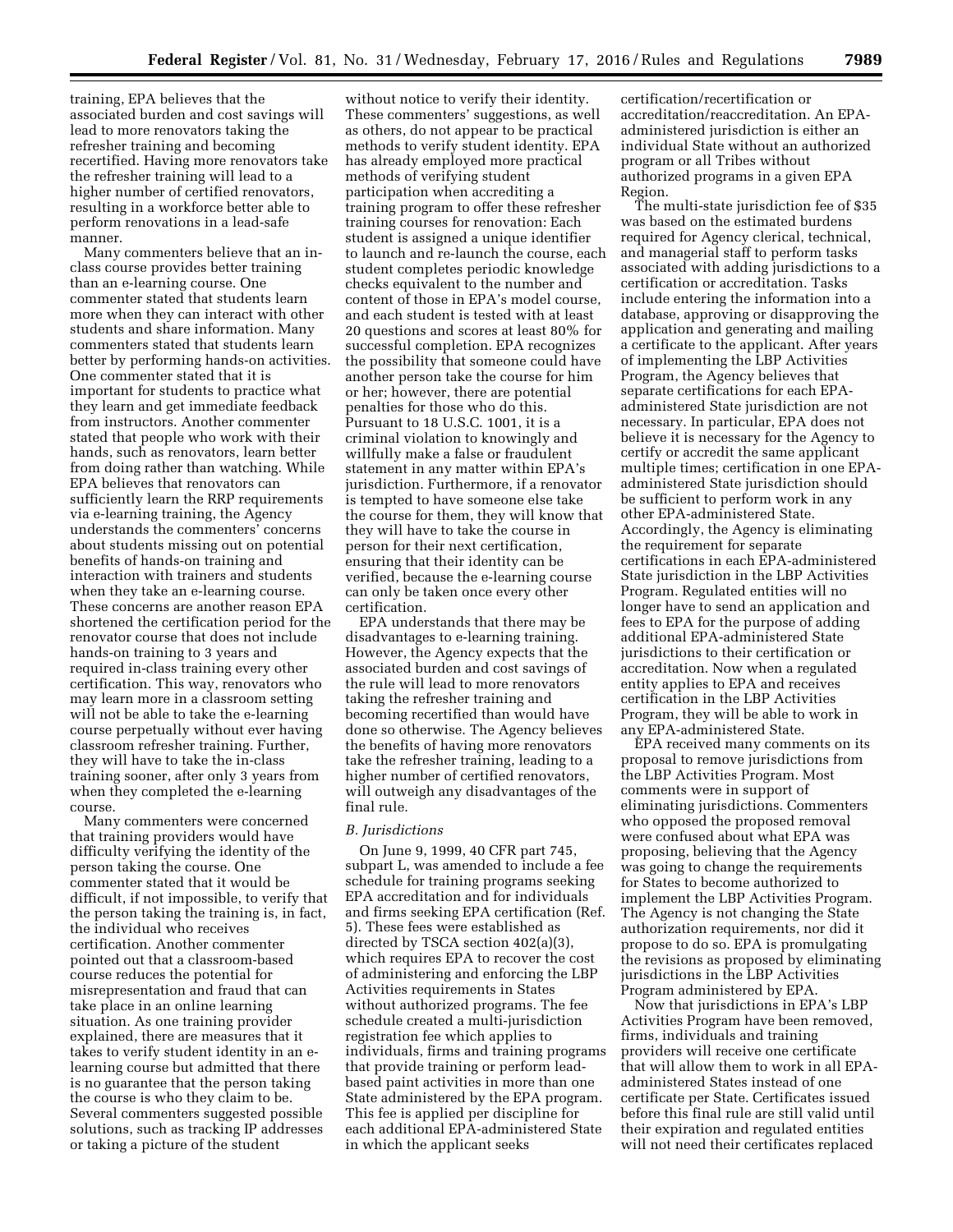because of this rule. In addition, a previous certification in a single EPAadministered jurisdiction allows firms, individuals and training providers to perform lead-based paint activities in all EPA-administered jurisdictions until the expiration of that certification.

### *C. Clarification Regarding Training Provider Application Requirements*

EPA is clarifying the application regulations for accredited training providers under the RRP rule (Ref. 1) and LBP Activities rule (Ref. 2). It was brought to the Agency's attention that the regulations did not specifically state what constituted a violation of the regulations at 40 CFR 745.225. For example, some other regulatory provisions, such as 40 CFR 745.87, specifically list various activities that are considered a violation of TSCA. Accordingly, the Agency proposed to add clarifying language explaining that training providers must follow the requirements in that section. EPA believes that accredited training providers already understand this, but EPA proposed to add the clarifying language to ensure understanding of the requirements—similar to what has been done in other regulations. This clarifying language does not change any requirements for accredited training providers.

The Agency received few comments on the clarification. Most of the comments expressed general support for the proposed change. One commenter said that the current requirements are specific and the clarification is not necessary. EPA disagrees with this comment. The language in 40 CFR 745.225 did not specifically say that a failure to follow the requirements of that section was a violation. While it is likely that many training providers already understand that, EPA believes it is important to make it clear in the regulations in order to eliminate any confusion about what constitutes a violation. Therefore, EPA is finalizing the changes as proposed by adding the clarifying language to 40 CFR 745.225.

### *D. Correction to Training Notification Requirements*

The regulatory text of the final RRP rule in 2008 (Ref. 1) inadvertently omitted a requirement for accredited providers of renovation training to provide notification to EPA after each training course the provider delivers. The provision was designed to supply important information regarding certified renovators for EPA's compliance monitoring efforts. In 2009, EPA issued a rule (Ref. 6) to correct this omission by amending 40 CFR

745.225(c)(14) to require post-course notifications from accredited providers of renovator or dust sampling technician training. The 2009 rule also included conforming changes to 40 CFR 745.225(c)(14)(iii) to include the correct name of the sample post-course notification form and to make it clear that all methods of post-course notification are available to both renovation training providers and LBP Activities training providers. As amended, 40 CFR 745.225(c)(14) required renovation training providers to notify EPA no later than 10 business days following course completion. Although EPA identified this requirement in its cost estimates in 2008, the regulatory provision was subsequently overwritten by another rulemaking. Specifically, in a 2011 rule (Ref. 7), the regulatory language inadvertently removed the regulatory text that was added to 40 CFR 745.225(c)(14)(i) by the 2009 rule. In January 2015, EPA proposed to add the same language back to 40 CFR 745.225(c)(14)(i) that was included in the 2009 rule.

EPA received several comments about the correction to the notification regulations. Two commenters said they had no objection to the correction. Another commenter said simply that he supported the proposed change. No commenters opposed making the correction. EPA is promulgating the revision as proposed.

### *E. Notifications for E-Learning Trainers*

As explained in the preamble to the proposed rule, EPA considered modifying the requirements regarding online training notifications by requiring training providers that teach the e-learning refresher course to submit notifications via the internet. For years, training providers have had the option of submitting notifications electronically via EPA's Central Data Exchange (CDX). The CDX system is designed to streamline the notification process for training providers and EPA alike, and to perform basic validations of electronic submissions that reduce common errors in notifications otherwise submitted on paper. Submitting notification via the internet reduces the burden on the training providers and the Agency, as well as saving taxpayer dollars.

The Agency requested comment on whether it should require training providers to submit online notifications for the refresher course that does not include hands-on training. EPA received one comment submitted by a training provider who supported the requirement. No commenters opposed

the change. Based on the benefits of online notifications, EPA is promulgating a requirement that training providers that teach the renovator refresher course without hands-on training must submit their post-training notifications via the internet. Most, if not all, of the refresher courses without hands-on training will be taught via e-learning since there will be no need for students to take the course in person. EPA believes that trainers who teach an e-learning course clearly have the technical knowledge and ability to submit their post-training notifications via the internet and it is therefore appropriate to promulgate this requirement. As stated later in this Unit, these trainers will not have to submit pre-training notifications; therefore, this requirement only applies to posttraining notifications.

EPA also requested comment on how it should modify the notification requirements to accommodate training taught entirely via e-learning. Training providers submit both a pre-training and post-training notification for each course that they teach. Now that the renovator refresher training can be taught entirely online via e-learning, there will be no classroom session for which to notify EPA for the e-learning class. Consequently, pre-training notifications will not be required for such courses. Because the training provider will still need to send to EPA the names of the students who completed the e-learning course, posttraining notifications are still required.

EPA received several comments regarding how it should modify the post-training notification requirements. One commenter said that EPA should be notified as soon as the student completes the course. Another commenter stated that post-training notifications should be sent quarterly, or at most monthly. EPA believes that submitting notifications at the time the student finishes the course would be too burdensome for training providers. Furthermore, it is not necessary for student information to be submitted the same day the course is completed. On the other hand, with quarterly notifications, information for some students would not be submitted to EPA for almost three months after the training was completed. There are times when EPA uses the information from notifications to verify whether a certain person is a certified renovator. A delay of three months increases the likelihood of this information not being available when the Agency needs it. As a compromise, and as one of the commenters suggested, the Agency is requiring the notifications to be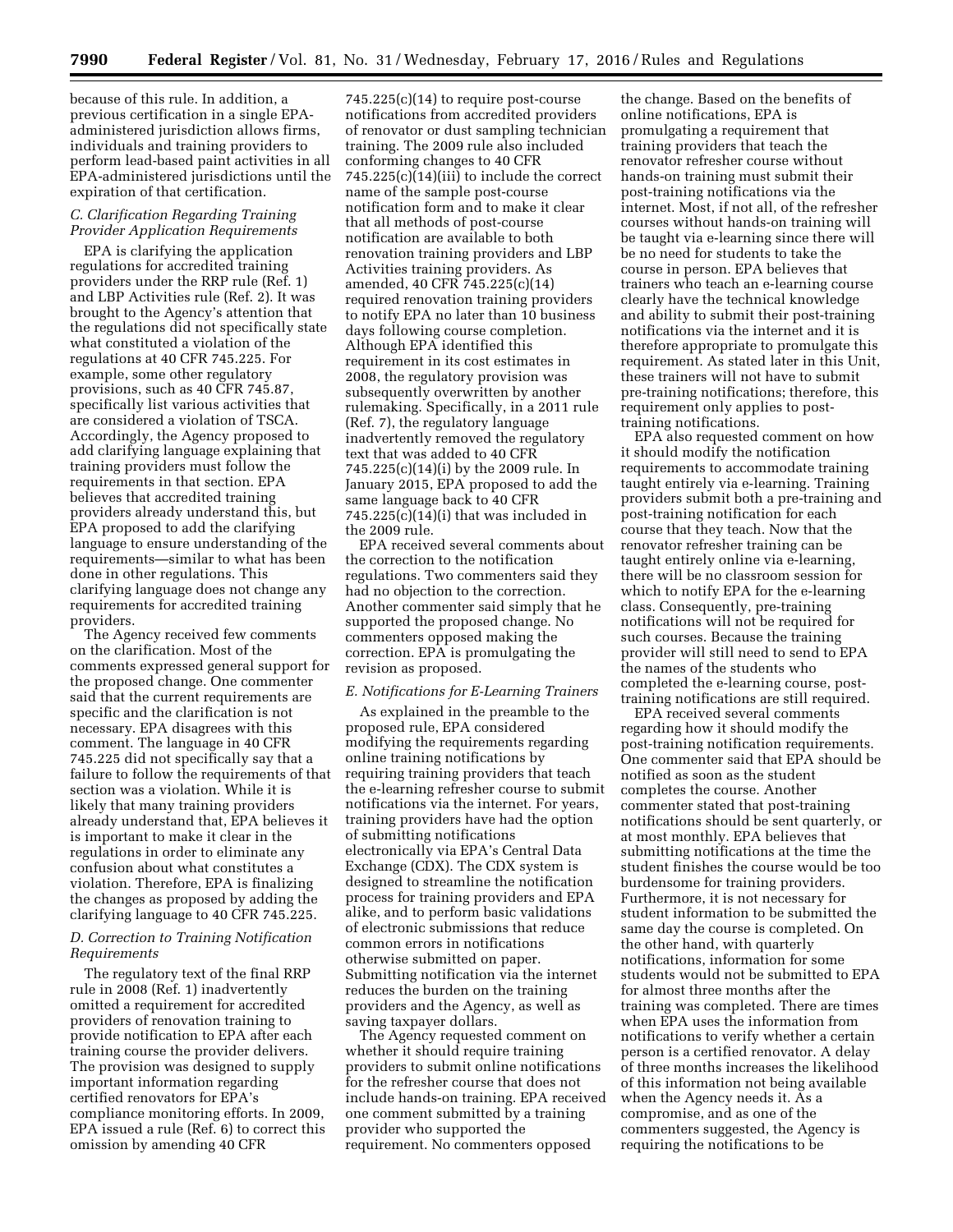submitted every month. Specifically, for renovator refresher courses without hands-on training, training providers must submit post-training notifications to EPA anytime from the first to tenth day of the month that includes the required information on students who completed the course in the previous month.

The Agency is requiring training providers that teach the refresher training entirely online via e-learning to include the expiration of the renovator's certification in the post-training notification. Now that renovator certifications can be either 3 or 5 years, it is important to have the expiration date on the notification so EPA can tell when the renovator's certification expires and whether he or she took the course that is taught entirely online via e-learning. The Agency is also requiring course completion certificates for all renovator courses to include the expiration of the certification. Because of the two different certification timeframes, it is important for the certificate to clearly state when the certification expires. This information may be of help to various parties including homeowners and training providers. Homeowners may want to verify that the certified renovators working in their homes are currently certified. Training providers who teach the refresher training are required to verify whether the student is eligible to take the refresher training which would be difficult to do without knowing when the renovator's certification expires.

### *F. Grandfathering*

In the 2008 RRP rule (Ref. 1), EPA created a grandfather provision that allowed renovators who have taken an EPA, Department of Housing and Urban Development (HUD), or EPA/HUD

model renovation training course, to take the 4-hour refresher renovator training in lieu of the 8-hour initial course to receive their initial certification. In a subsequent rulemaking, the regulations were changed (Ref. 7) to allow renovators to take advantage of the provision only if they had taken the prerequisite course before October 4, 2011. Now that the Agency is allowing a refresher course that does not have a hands-on requirement, the grandfather provision would have allowed a student to receive initial renovator certification by taking an e-learning refresher course that does not have hands-on training. EPA received several comments about the grandfather provision. Commenters were concerned that, under the proposal, renovators would be able to take the refresher course without handson training as their initial renovator training.

EPA believes that it is important for renovators to have hands-on training when they receive their initial certification. To address commenters' concerns, EPA will ensure that all renovators have hands-on training when they get their initial certification, by requiring renovators who take advantage of the grandfather provision to take a refresher training that includes handson training. Therefore, only renovators that have received their initial certification under the RRP program may take the renovator refresher course that does not include hands-on training.

### **III. Economic Analysis**

EPA's economic analysis of the potential costs and savings associated with this action (Ref. 3), is available in the docket and is briefly summarized in this Unit.

The rule amendments do not preempt regulations by states, territories, or tribal governments that have their own authorized lead programs, so these estimates only reflect changes in EPAadministered jurisdictions.

Over 500,000 renovators have been trained and certified under the federal RRP program since renovator training became mandatory in 2010. Since a large number of renovators received their initial certification in the first year of the program, there will be some initial cyclicality in the annual number of renovators recertified. However, this cyclicality will decrease over time as trained renovators exit the industry and are replaced by new entrants. EPA's analysis makes the simplifying assumptions that under the existing regulation (where all refresher training is valid for 5 years) there will be a steady state average of 100,000 renovators per year with expiring certifications, and 30,000 renovators per year will leave the industry and be replaced by new entrants who must take the initial training course. So an average of 70,000 renovators per year would take the refresher course in the baseline.

In the baseline, both initial and refresher renovator training must have a hands-on component, and renovator certification and recertification are both valid for 5 years. EPA considered several options for revising the handson requirement for renovator refresher training. The options differed in terms of the length of time for which recertification based on refresher training without a hands-on component would be valid, as well as the number of training cycles in which hands-on refresher training would have to be taken (*i.e.,* every other time, every third time, or never). The options that EPA analyzed are summarized in Table 1. The final rule reflects the refresher training requirements in Option 4(c).

TABLE 1—OPTIONS FOR RENOVATOR REFRESHER TRAINING ANALYZED IN THE ECONOMIC ANALYSIS

| Option | Period for which recertification is valid<br>based on refresher training with a<br>hands-on component | Period for which recertification is valid<br>based on refresher training without a<br>hands-on component | Number of<br>training cycles<br>in which<br>hands-on re-<br>fresher training<br>must be taken |
|--------|-------------------------------------------------------------------------------------------------------|----------------------------------------------------------------------------------------------------------|-----------------------------------------------------------------------------------------------|
|        |                                                                                                       |                                                                                                          |                                                                                               |
|        |                                                                                                       |                                                                                                          | 0                                                                                             |
|        |                                                                                                       |                                                                                                          | 2                                                                                             |
|        |                                                                                                       |                                                                                                          | 0                                                                                             |
|        |                                                                                                       |                                                                                                          | 0                                                                                             |
|        |                                                                                                       |                                                                                                          | 2                                                                                             |
|        |                                                                                                       |                                                                                                          | 3                                                                                             |
|        |                                                                                                       |                                                                                                          |                                                                                               |
|        |                                                                                                       |                                                                                                          | 3                                                                                             |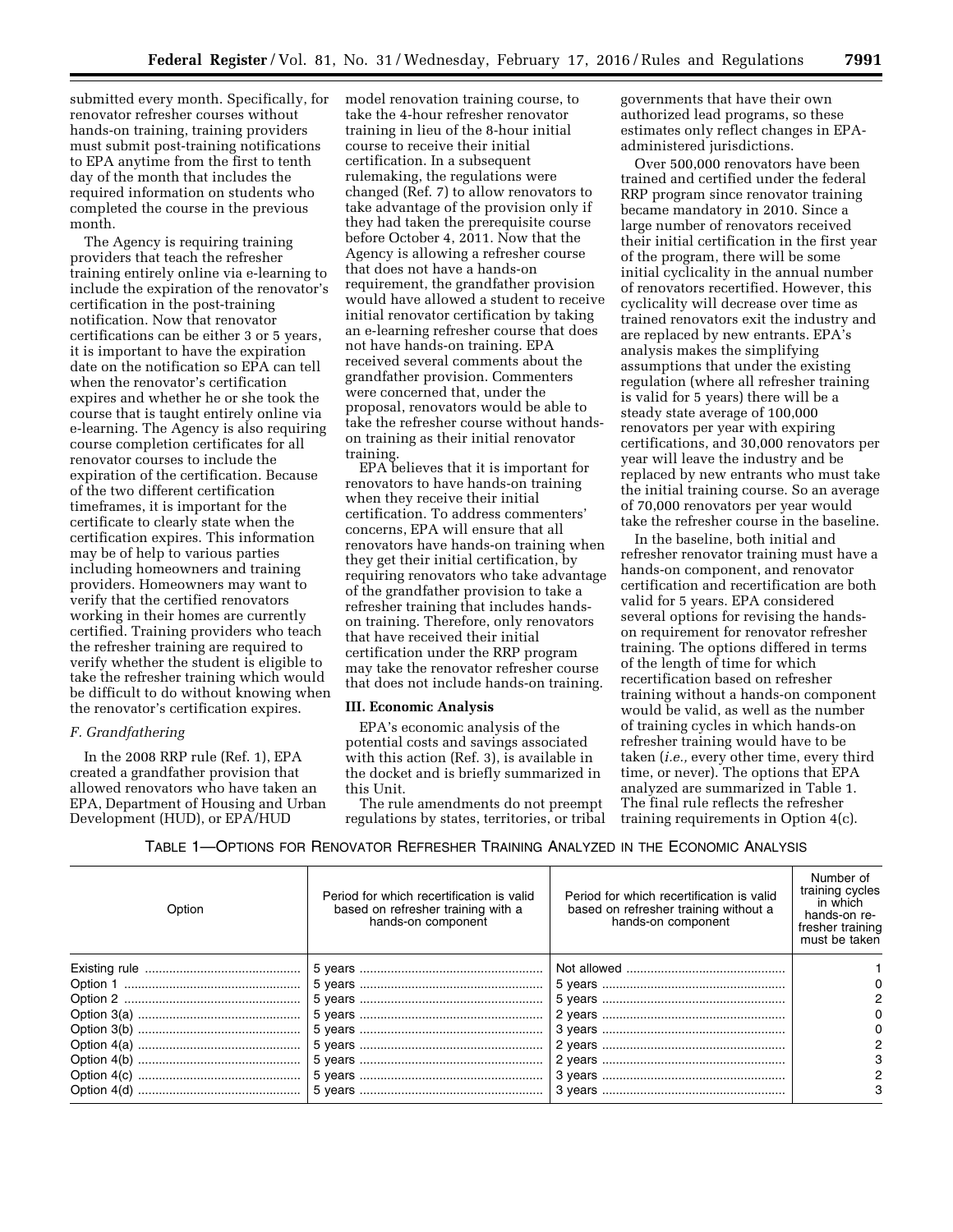### The Final Rule Is Option 4(c)

Allowing refresher training to be taught without the hands-on component will reduce costs for training providers because they will no longer have to purchase the supplies required for hands-on training. As a result, the average cost per student of providing such a course is expected to be \$45 less than the baseline cost. Some or all of these savings may be passed on to the students in the form of lower tuition.

Refresher training without a hands-on component can be taken entirely online via e-learning. Most training providers currently offering the classroom portion of a renovator training course online charge the same tuition whether the class is taken in person or online, suggesting that the costs of providing elearning and in-person training are

similar. But renovators taking a course entirely via e-learning will avoid the time and associated expenses needed to travel to a training site, at an average savings of \$144 per person.

Due to the cost savings, as many as 400 training providers might offer refresher training via e-learning if the hands-on requirement is revised, and many renovators will take their training via e-learning. But some renovators will still choose to take their training in person even when they are eligible for an e-learning class. EPA considered three different scenarios for how renovators might respond if the handson requirement is modified, assuming that 50%, 75%, or 90% of renovators would choose to take their training online if they are allowed to do so. This means that at least 10%, 25%, or 50% of renovators would choose to take all

of their training in person under each option. And under Options 2 and 4, renovators who chose to take training without a hands-on component would have to take hands-on training in a subsequent training cycle. So under these options, the number of renovators being trained in person in any given year exceeds 10%, 25%, or 50% of the total number of renovators trained that year. Table 2, lists the annual number of renovators trained under each option. To simplify the analysis, renovators are assumed to take training without a hands-on component via e-learning, although the rule would also allow such training to be taken in person. The range in the results for each option reflects the different scenarios for the number of renovators electing to take e-learning training.

TABLE 2—AVERAGE ANNUAL NUMBER OF RENOVATORS TRAINED BY OPTION

| Option | New<br>renovators<br>taking initial<br>training | Renovators taking in-person<br>refresher training | Renovators taking online-only<br>refresher training | Total renovators taking<br>refresher training |
|--------|-------------------------------------------------|---------------------------------------------------|-----------------------------------------------------|-----------------------------------------------|
|        | 30.000                                          |                                                   |                                                     | 70.000.                                       |
|        | 30.000                                          | 7,000 to 35,000                                   | 35,000 to 63,000                                    | 70.000.                                       |
|        | 30.000                                          | $33.000$ to 49.000                                | 21,000 to 37,000                                    | 70.000.                                       |
|        | 30.000                                          | 7.000 to 35.000                                   | 88,000 to 158,000                                   | 123,000 to 165,000.                           |
|        | 30.000                                          | 7,000 to 35,000                                   | 58,000 to 105,000                                   | 93,000 to 112,000.                            |
|        | 30.000                                          | 50,000 to 59,000                                  | 27,000 to 49,000                                    | 86,000 to 100,000.                            |
|        | 30.000                                          | 39,000 to 53,000                                  | 43,000 to 78,000                                    | 96,000 to 117,000.                            |
|        | 30.000                                          |                                                   | 25,000 to 44,000                                    | 80,000 to 88,000.                             |
|        | 30,000                                          | 31.000 to 48.000                                  | 36,000 to 65,000                                    | 84,000 to 96,000.                             |

## The Final Rule Is Option 4(c)

The rule amendments also change the notification requirements for training courses. Post-training notifications will have to include the expiration date for each renovator's certification, but it takes a negligible effort for the training provider to submit this information. Training providers will not be required to submit pre-notifications for e-learning courses that have no in-person component, which will reduce the total number of submissions by between 4,000 and 7,000 per year. The amendments also allow training providers to submit post-notifications once a month for e-learning courses that have no in-person component, instead of no later than ten business days following course completion. Such monthly notifications would have to be submitted though EPA's CDX system, but approximately 92% of notifications are already submitted via CDX. Assuming that 400 training providers offer e-learning refresher training, up to 4,800 post-training notifications could be submitted for e-learning training each

year. This is a reduction compared to the number of post-training notifications that would be submitted if the amendments did not allow monthly reporting for e-learning training, and it is partially offset by a reduction in the number of post-training notifications for in-person classes.

And the rule removes the \$35 multijurisdiction registration fee that individuals, firms, and training providers currently pay when they apply to perform lead-based paint activities or provide training for that program in additional EPAadministered jurisdictions. In a typical year, these entities apply to work in a total of 431 additional jurisdictions.

The rule requires training providers to include the expiration date of the renovator's certification in the posttraining notification, but the time required to do this is negligible. The rule also clarifies the requirements for the time-frame to submit post-training notifications for in-person training courses. The burden and cost of this activity were already accounted for in

previous economic analyses and ICRs for the lead program, and are not repeated here in order to avoid doublecounting these costs. Another revision adds clarifying language explaining that training providers must follow the regulations. This does not affect the estimated cost of compliance because it does not change any requirements for accredited training providers.

Table 3, presents the total cost savings of the rule options, including modifying the notification requirements for training providers, and removing the multi-jurisdiction fee. The final rule, which is Option 4(c), is estimated to result in cost savings of \$1.8 million to \$3.4 million per year (in 2014 dollars). The rule reduces the cost of providing and taking refresher training enough that compliance costs decrease even though reducing the certification period to 3 years for renovators taking refresher training without a hands-on component is projected to increase the total number of renovators trained per year.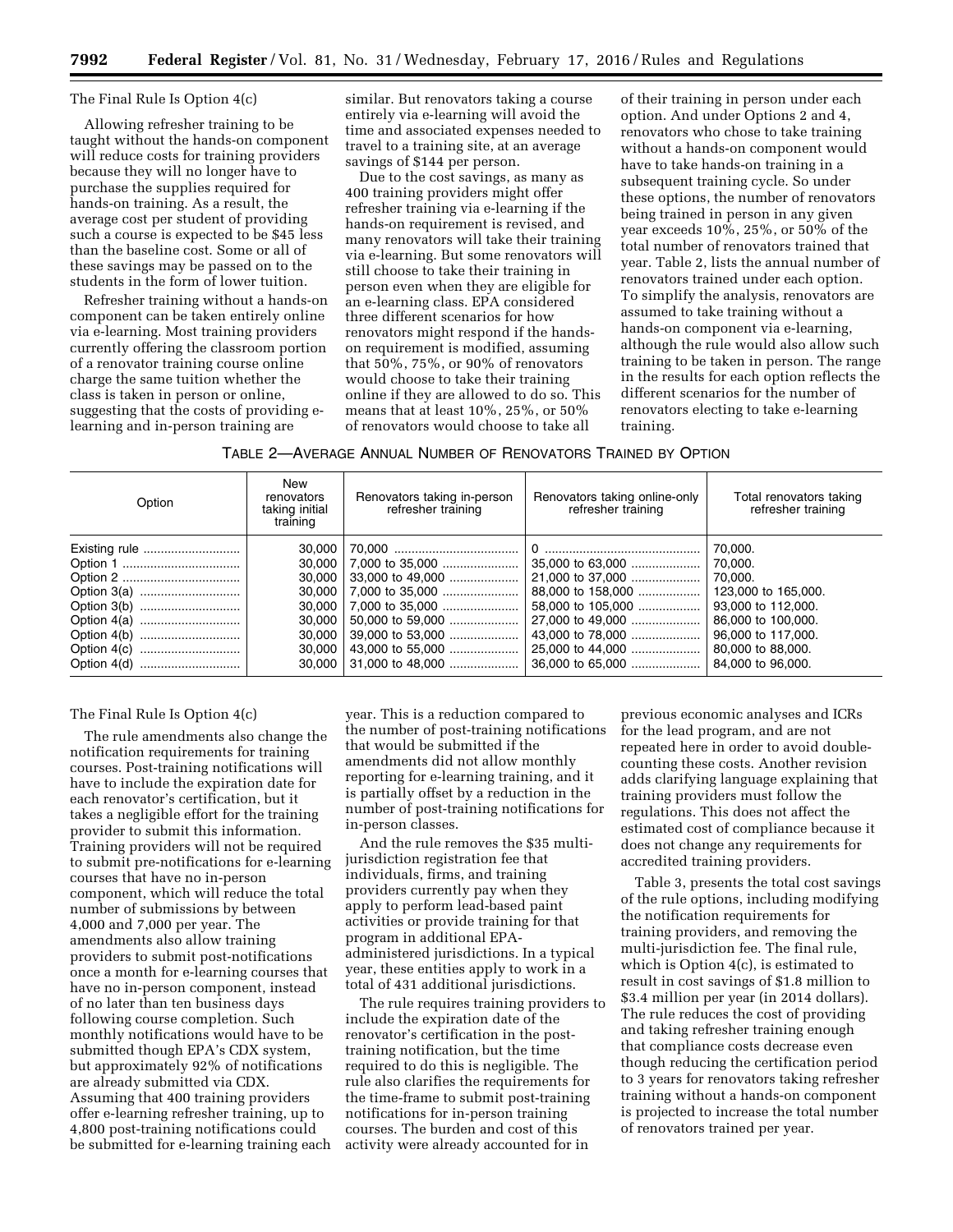| Option | Description of modifications to refresher training recertification<br>requirements                                         | Total cost<br>savings<br>(\$ million per<br>year) |
|--------|----------------------------------------------------------------------------------------------------------------------------|---------------------------------------------------|
|        |                                                                                                                            | \$8.2 to \$12.4.                                  |
|        | Training without hands-on component valid for 5 years. Hands-on training re-<br>quired every other recertification period. | \$3.9 to \$7.0.                                   |
|        |                                                                                                                            | \$1.8 to \$3.4.                                   |
|        |                                                                                                                            | \$4.5 to \$8.2.                                   |
|        | Training without hands-on valid for 2 years. Hands-on training required every 2<br>cycles.                                 | \$0.5 to \$1.0.                                   |
|        | Training without hands-on valid for 2 years. Hands-on training required every 3<br>cycles.                                 | \$0.9 to \$1.6.                                   |
|        | Training without hands-on valid for 3 years. Hands-on training required every 2<br>cycles.                                 | \$1.8 to \$3.4.                                   |
|        | Training without hands-on valid for 3 years. Hands-on training required every 3<br>cycles.                                 | \$2.7 to \$5.0.                                   |

# TABLE 3—TOTAL ANNUALIZED COST SAVINGS OF MINOR AMENDMENTS RULE

Cost savings for all options reflect revisions to the renovator refresher training requirements, changes to the pre- and post-training notifications, and the removal of the multi-jurisdiction registration fee. Recertification based on refresher training with a hands-on component is valid for 5 years under all of the options.

### **IV. References**

The following is a listing of the documents that are specifically referenced in this document. The docket includes these documents and other information considered by EPA, including documents that are referenced within the documents that are included in the docket, even if the referenced document is not physically located in the docket. For assistance in locating these other documents, please consult the technical person listed under **FOR FURTHER INFORMATION CONTACT**.

1. Lead; Renovation, Repair, and Painting Program; Final Rule. **Federal Register** April 22, 2008 (73 FR 21692) (FRL–8355–7).

2. Lead; Requirements for Lead-Based Paint Activities in Target Housing and Child-Occupied Facilities; Final Rule. **Federal Register** August 29, 1996 (61 FR 45778) (FRL–5389–9).

3. EPA. Economic Analysis for the Lead-Based Paint Program Minor Amendments Final Rule (Economic Analysis). October 2015.

4. EPA. Response to Public Comments; Lead-based Paint Programs; Amendment to Jurisdiction-Specific Certification and Accreditation Requirements and Renovator Refresher Training Requirements Rulemaking. October 2015.

5. Lead; Fees for Accreditation of Training Programs and Certification of Lead-based Paint Activities Contractors; Final Rule. **Federal Register** June 9, 1999 (64 FR 31091) (FRL–6058–6).

6. Lead; Minor Amendments to the Renovation, Repair, and Painting Program; Final Rule. **Federal Register** July 15, 2009 (74 FR 34257) (FRL–8422–7).

7. Lead; Clearance and Clearance Testing Requirements for the Renovation, Repair, and Painting Program; Final Rule. **Federal Register** August 5, 2011 (76 FR 47918) (FRL– 8881–8).

8. EPA. Information Collection Request (ICR) for TSCA sections 402 and 404 Training, Certification, Accreditation and Standards for Lead-Based Paint Activities and Renovation, Repair, and Painting. EPA ICR No. 2502.02 and OMB No. 2070–0192. October 2015.

### **V. Statutory and Executive Order Reviews**

*A. Executive Order 12866: Regulatory Planning and Review and Executive Order 13563: Improving Regulation and Regulatory Review* 

This action is a significant regulatory action that was submitted to the Office of Management and Budget (OMB) for review under Executive Orders 12866, October 4, 1993 (58 FR 51735) and 13563, January 21, 2011 (76 FR 3821) and any changes made in response to OMB recommendations are documented in the docket.

EPA prepared an economic analysis of the potential cost savings associated with this action (Ref. 3), which is available in the docket and is briefly summarized in Unit III.

# *B. Paperwork Reduction Act (PRA)*

The information collection requirements in this rule have been submitted to OMB for review and approval under the PRA, 44 U.S.C. 3501 *et seq.* The ICR document prepared by EPA has been assigned EPA ICR No. 2502.02 and the OMB Control No. 2070– 0192 (Ref. 8). The ICR document provides a detailed presentation of the estimated burden and costs predicted as a result of this action. You can find a copy of the ICR in the docket for this rule, and it is briefly summarized here. The information collection requirements

are not enforceable until OMB approves them.

*Respondents/Affected Entities:* The rule affects information collection activities by training providers that wish to offer e-learning refresher training and by renovators that attend training.

*Respondent's Obligation to Respond:*  Although training providers have the option of choosing whether to offer such training, once an entity chooses to do so, the information collection activities contained in this rule become mandatory.

*Estimated Number of Respondents:*  25,048 per year, of which 400 are training providers, 9,859 are renovators who take refresher training more frequently because their previous training did not include a hands-on component, and 14,789 are renovators who do not travel to refresher training because they utilize e-learning.

*Frequency of Response:* 1, on occasion.

*Total Estimated Burden:* 15,472 hours (per year). Burden is defined at 5 CFR 1320.3(b).

*Total Estimated Burden Cost:*  \$724,073 (per year), includes \$0 annualized capital or operation & maintenance costs.

*Change in Approved Burden:* The total burden in OMB's inventory for the existing, approved ICR for the lead paint program is 6,463,297 hours (OMB Control No. 2070–0195, EPA ICR No. 2507.01). With the addition of the 15,472 hours related to this rule amendments (which qualifies as a program change), the total annual burden for the lead paint program is estimated to be 6,478,769 hours. This is comprised of a reduction of 26,620 hours for renovators that take e-learning training and thus do not travel to a training site, an increase of 39,436 hours for more frequent training of renovators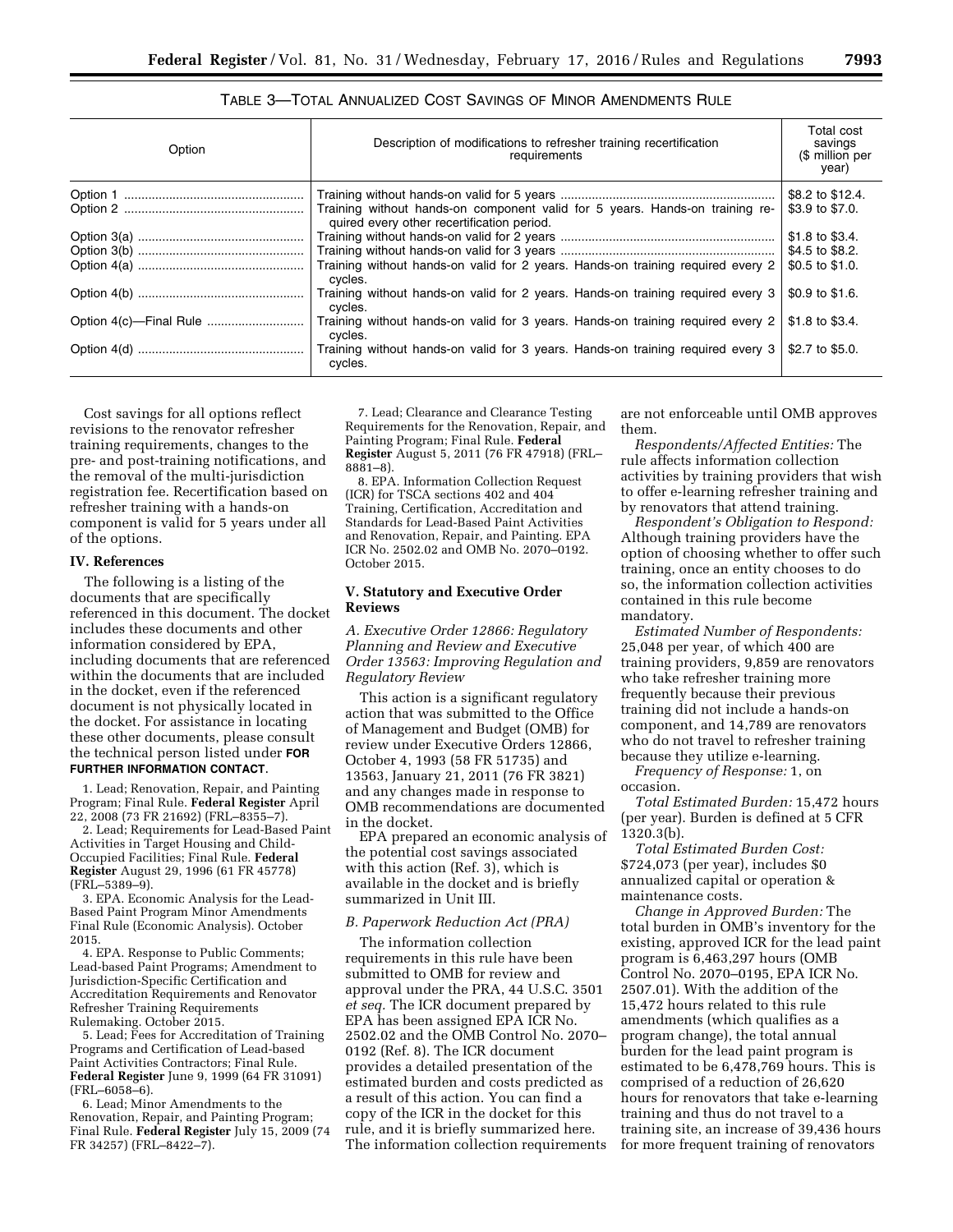who took their previous training without a hands-on component, and 2,656 hours due to additional training provider activities.

An agency may not conduct or sponsor, and a person is not required to respond to a collection of information unless it displays a currently valid OMB control number. The OMB control numbers for the EPA's regulations in 40 CFR are listed in 40 CFR part 9. When OMB approves this ICR, the Agency will announce that approval in the **Federal Register** and publish a technical amendment to 40 CFR part 9 to display the OMB control number for the approved information collection activities contained in this final rule.

## *C. Regulatory Flexibility Act (RFA)*

I certify that this action will not have a significant economic impact on a substantial number of small entities under the RFA, 5 U.S.C. 601 *et seq.* In making this determination, the impact of concern is any significant adverse economic impact on small entities. An agency may certify that a rule will not have a significant economic impact on a substantial number of small entities if the rule relieves regulatory burden, has no net burden or otherwise has a positive economic effect on the small entities subject to the rule.

Eliminating multi-jurisdiction registration fees saves money for entities that wish to perform LBP activities in multiple jurisdictions. The rule also allows training providers (many of which are small businesses) additional flexibility in how they offer training. Elearning training is already allowed for the classroom component of both initial and refresher training, and training providers can choose whether or not to offer it. The amended rule still allows training providers to choose what type of training to offer because they can continue to offer refresher training with a hands-on component, begin offering elearning training without the hands-on component, or offer both types of training.

Training providers that voluntarily choose to start offering e-learning refresher training without a hands-on component would incur costs for some activities (*e.g.,* applying for a new accreditation) but they would reduce other expenses (*e.g.,* supplies for the hands-on training). See the Economic Analysis (Ref. 3) for additional information on the potential costs and savings of these activities. Because there is no requirement mandating that training providers offer an e-learning refresher course, training providers will not choose to offer e-learning training unless the savings from doing so exceed

the costs, or if they can recover their costs through tuition charges, increased volume of business, or other means. The rule requires training providers to include the expiration date of the renovator's certification in the posttraining notification, but the time required to do this is negligible.

# *D. Unfunded Mandates Reform Act (UMRA)*

This action does not contain an unfunded mandate of \$100 million or more as described in UMRA, 2 U.S.C. 1531–1538, and does not significantly or uniquely affect small governments. The rule amendments do not preempt regulations by states, territories, or tribal governments that have their own authorized lead programs, so those jurisdictions are not required to change their programs.

### *E. Executive Order 13132: Federalism*

This action does not have federalism implications as specified in Executive Order 13132, August 10, 1999 (64 FR 43255). It will not have substantial direct effects on the states, on the relationship between the national government and the states, or on the distribution of power and responsibilities among the various levels of government.

# *F. Executive Order 13175: Consultation and Coordination With Indian Tribal Governments*

This action does not have tribal implications as specified in Executive Order 13175, November 9, 2000 (65 FR 67249). The rule amendments do not preempt regulations by tribal governments that have their own authorized lead programs, so those jurisdictions are not required to adopt these amendments. Tribal governments can serve as training providers, and those training providers that choose to offer e-learning refresher renovator training would incur costs for some activities (such as applying for a new accreditation) but they would reduce other expenses (such as supplies for the hands-on training). However, there is no requirement mandating that training providers offer an e-learning refresher course. So training providers will not choose to offer e-learning training unless the savings of doing so exceed the costs, or if they can recover their costs through tuition charges or other means. Thus, Executive Order 13175 does not apply to this action.

## *G. Executive Order 13045: Protection of Children From Environmental Health Risks and Safety Risks*

This action is not subject to Executive Order 13045, April 23, 1997 (62 FR 19885) because it is not an economically significant regulatory action as defined by Executive Order 12866, and because EPA interprets Executive Order 13045 as applying only to those regulatory actions that concern health or safety risks, such that the analysis required under section 5–501 of the Executive Order has the potential to influence the regulation. This action does not establish an environmental standard intended to mitigate health or safety risks. Furthermore, the requirements in the lead program will continue to protect children, since renovators will still be required to take an 8 hour initial training that includes a hands-on component; they will still have to take regular refresher training; the refresher training will have to include a hands-on component every other training cycle; refresher training without a hands-on component will only be valid for 3 years; and renovators will still have to comply with the work practice requirements for renovation, repair or painting activities that disturb leadbased paint.

## *H. Executive Order 13211: Actions Concerning Regulations That Significantly Affect Energy Supply, Distribution, or Use*

This action is not a significant energy action as defined in Executive Order 13211, May 22, 2001 (66 FR 28355), because it is not likely to have a significant adverse effect on the supply, distribution, or use of energy. Further, this rule is not likely to have any adverse energy effects because it does not require any action related to the supply, distribution, or use of energy.

## *I. National Technology Transfer and Advancement Act (NTTAA)*

This rule does not involve technical standards and is therefore not subject to considerations under section 12(d) of NTTAA, 15 U.S.C. 272 note.

## *J. Executive Order 12898: Federal Actions To Address Environmental Justice in Minority Populations and Low-Income Populations*

EPA has determined that this action will not have disproportionately high and adverse human health or environmental effects on minority or low-income populations as specified in Executive Order 12898, February 16, 1994 (59 FR 7629). This action does not directly affect the level of protection provided to human health or the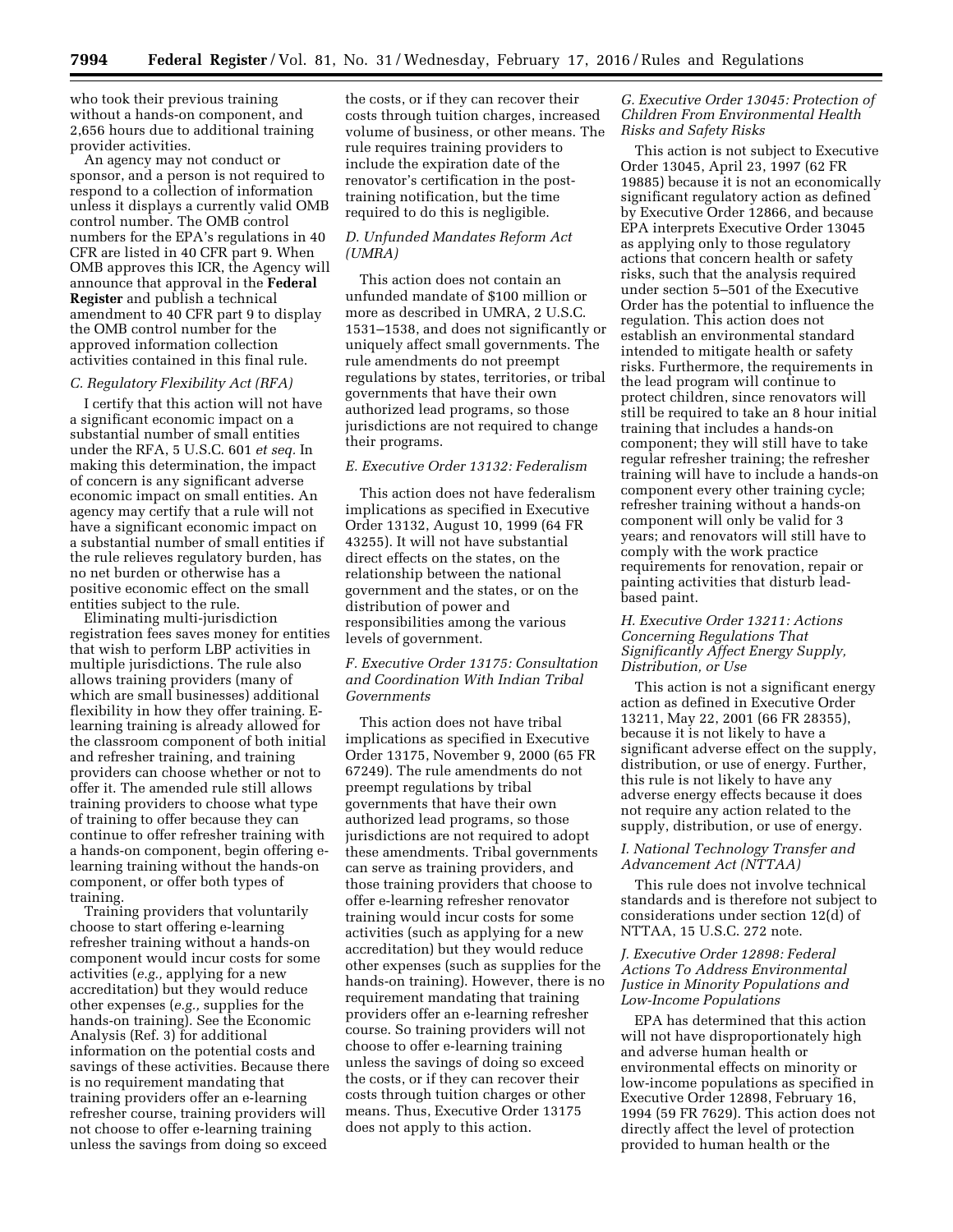environment. The rule removes multijurisdiction fees for the LBP Activities program, revises the hands-on requirement for refresher renovator training, and changes the notification requirements for training providers. However, renovators will still be required to take an 8 hour initial training that includes a hands-on component; they will still have to take regular refresher training; the refresher training will have to include a hands-on component every other training cycle; refresher training without a hands-on component will only be valid for 3 years; and renovators will still have to comply with the work practice requirements for renovation, repair or painting activities that disturb leadbased paint.

## *K. Congressional Review Act (CRA)*

This action is subject to the CRA, 5 U.S.C. 801 *et seq.,* and EPA will submit a rule report to each House of the Congress and to the Comptroller General of the United States. This action is not a ''major rule'' as defined by 5 U.S.C. 804(2).

# **List of Subjects in 40 CFR Part 745**

Environmental protection, Lead, Lead-based paint, Renovation.

Dated: February 10, 2016.

**Gina McCarthy**  *Administrator.* 

Therefore, 40 CFR chapter I is amended as follows:

## **PART 745—[AMENDED]**

■ 1. The authority citation for part 745 continues to read as follows:

**Authority:** 15 U.S.C. 2605, 2607, 2681– 2692 and 42 U.S.C. 4852d.

- 2. In § 745.90:
- $\blacksquare$  a. Revise paragraph (a)(2).
- b. Revise paragraph (a)(4). The revisions read as follows:

### **§ 745.90 Renovator certification and dust sampling technician certification.**

 $(a) * * * *$ 

(2) Individuals who have successfully completed an accredited abatement worker or supervisor course, or individuals who successfully completed an EPA, HUD, or EPA/HUD model renovation training course before October 4, 2011 may take an accredited refresher renovator training course that includes hands-on training in lieu of the initial renovator training course to become a certified renovator.

\* \* \* \* \*

(4) To maintain renovator certification or dust sampling technician certification, an individual must

complete a renovator or dust sampling technician refresher course accredited by EPA under § 745.225 or by a State or Tribal program that is authorized under subpart Q of this part within 5 years of the date the individual completed the initial course described in paragraph (a)(1) of this section. If the individual does not complete a refresher course within this time, the individual must retake the initial course to become certified again. Individuals who complete a renovator course accredited by EPA or an EPA authorized program on or before March 31, 2010, must complete a renovator refresher course accredited by EPA or an EPA authorized program on or before March 31, 2016, to maintain renovator certification. Individuals who completed a renovator course accredited by EPA or an EPA authorized program between April 1, 2010 and March 31, 2011, will have one year added to their original 5-year certification. Individuals who take a renovator refresher course that does not include hands-on training will be certified for 3 years from the date they complete the training. Individuals who take a refresher training course that includes hands-on training will be certified for 5 years. Individuals who take the renovator refresher without hands-on training must, for their next refresher course, take a refresher course that includes hands-on training to maintain renovator certification.

- 3. In § 745.225:
- a. Add paragraph (a)(4).

\* \* \* \* \*

- b. Revise the introductory text of paragraph (c).
- $\bullet$  c. Add paragraph (c)(8)(viii).
- d. Revise paragraph (c)(13)(i).
- e. Revise paragraph (c)(14)(i).
- f. Add new paragraph (c)(14)(ii)(D)(*7*).
- g. Revise the introductory text of
- paragraphs (d) and (e).
- h. Revise paragraphs (e)(2), (3), and  $(4)$ , and  $(e)(5)(viii)$ .

The additions and revisions read as follows:

### **§ 745.225 Accreditation of training programs: target housing and child occupied facilities.**

 $(a) * * * *$ (4) Accredited training programs, training program managers, and principal instructors must comply with all of the requirements of this section including approved terms of the application and all of the requirements and limitations specified in any accreditation documents issued to training programs.

\* \* \* \* \* (c) *Requirements for the accreditation of training programs.* A training

program accredited by EPA to offer leadbased paint activities courses, renovator courses, or dust sampling technician courses must meet the following requirements:

- \* \* \* \* \*
- (8) \* \* \*

(viii) For renovator course completion certificates, the expiration date of certification.

- \* \* \* \* \*
- $(13) * * * *$

(i) The training manager must provide EPA with notification of all renovator, dust sampling technician, or lead-based paint activities courses offered except for any renovator course without handson training delivered via electronic learning. The original notification must be received by EPA at least 7 business days prior to the start date of any renovator, dust sampling technician, or lead-based paint activities course.

\* \* \* \* \*  $(14) * * * *$ 

(i) The training manager must provide EPA notification after the completion of any renovator, dust sampling, or leadbased paint activities course. This notification must be received by EPA no later than 10 business days following course completion. Notifications for any e-learning renovator refresher course that does not include hands-on training must be submitted via the Central Data Exchange no later than the 10th day of the month and include all students trained in the previous month.

 $(ii) * * * *$ 

 $(D) * * * *$ 

(*7*) For renovator refresher courses, the expiration date of certification.

\* \* \* \* \* (d) *Minimum training curriculum requirements.* A training program accredited by EPA to offer lead-based paint courses in the specific disciplines listed in this paragraph (d) must ensure that its courses of study include, at a minimum, the following course topics.

\* \* \* \* \* (e) *Requirements for the accreditation of refresher training programs.* A training program may seek accreditation to offer refresher training courses in any of the following disciplines: Inspector, risk assessor, supervisor, project designer, abatement worker, renovator, and dust sampling technician. A training program accredited by EPA to offer refresher training must meet the following minimum requirements: \* \* \* \* \*

(2) Refresher courses for inspector, risk assessor, supervisor, and abatement worker must last a minimum of 8 training hours. Refresher courses for